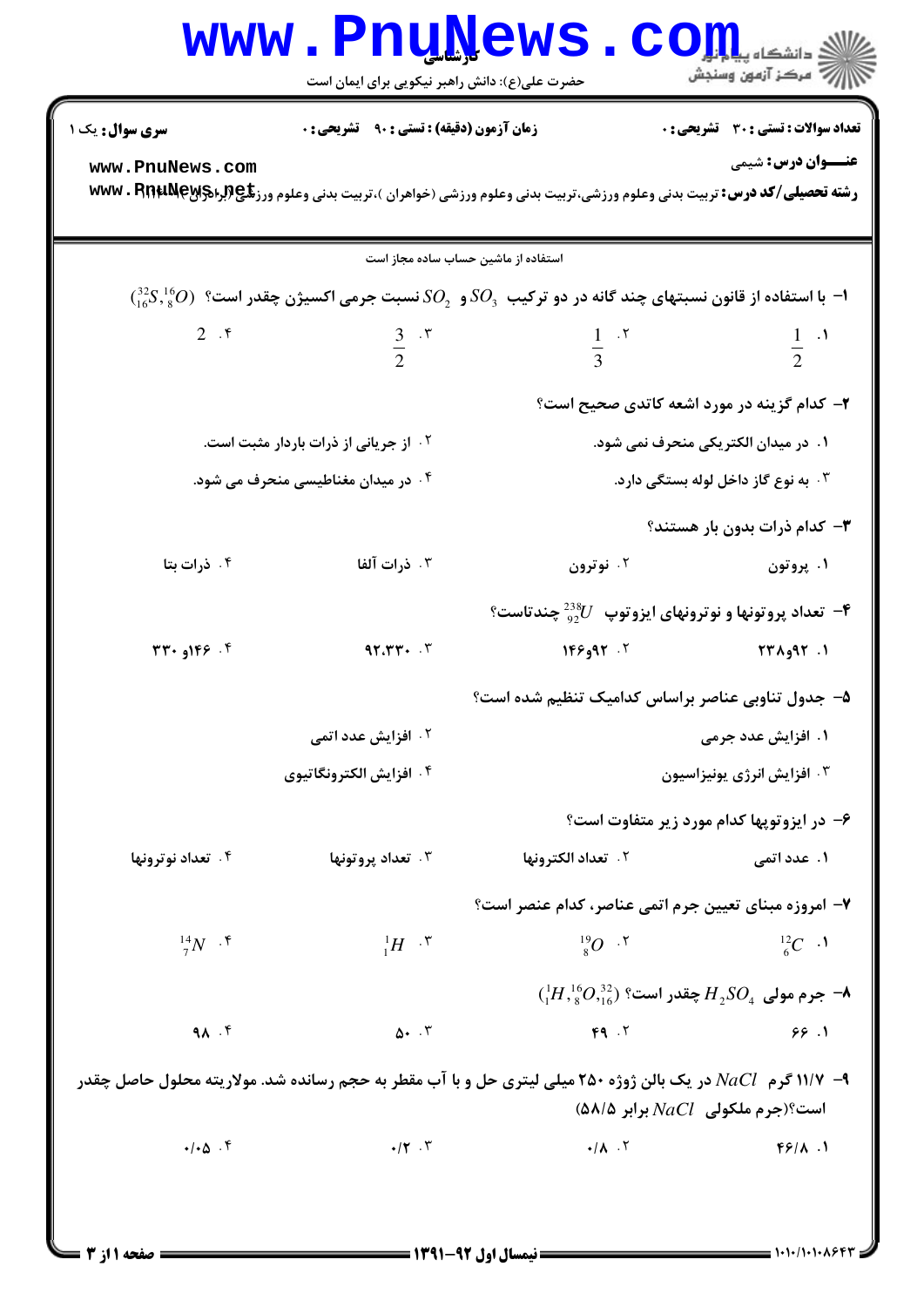| <b>www.PnuNews</b><br>. CO<br>ی دانشکاه پی <mark>ا یا ب</mark>                                                                                                                         |                                                   |                                  |                                                                                                |  |  |
|----------------------------------------------------------------------------------------------------------------------------------------------------------------------------------------|---------------------------------------------------|----------------------------------|------------------------------------------------------------------------------------------------|--|--|
|                                                                                                                                                                                        | حضرت علی(ع): دانش راهبر نیکویی برای ایمان است     |                                  | رِ ۖ مرڪز آزمون وسنڊش                                                                          |  |  |
| <b>سری سوال : ۱ یک</b>                                                                                                                                                                 | <b>زمان آزمون (دقیقه) : تستی : ۹۰٪ تشریحی : 0</b> |                                  | تعداد سوالات : تستي : 30 ٪ تشريحي : 0                                                          |  |  |
| <b>عنـــوان درس:</b> شیمی<br>www.PnuNews.com<br><b>رشته تحصیلی/کد درس:</b> تربیت بدنی وعلوم ورزشی،تربیت بدنی وعلوم ورزشی (خواهران )،تربیت بدنی وعلوم ورز <b>تلچ(براد؟\wwv . RnµNew</b> |                                                   |                                  |                                                                                                |  |  |
|                                                                                                                                                                                        |                                                   |                                  | $\binom{40}{20}Ca$ چند پروتون و چند الکترون دارد؟ $Ca^{+2}$                                    |  |  |
|                                                                                                                                                                                        | <b>18 . ۱۸ پروتون و ۲۰ الکترون</b>                |                                  | ۰۱ ۲۰پروتون و ۱۸ الکترون                                                                       |  |  |
|                                                                                                                                                                                        | ۰۴ ۲۴پروتون و ۲۲ الکترون                          |                                  | ۰۳ ۲۲ پروتون و ۲۰ الکترون                                                                      |  |  |
|                                                                                                                                                                                        |                                                   |                                  | 11− در کدام مولکول زاویه بین پیوند کربن ها و اتم ها ی متصل به آن °۱۸۰ است؟                     |  |  |
| ۰۴ بنزن                                                                                                                                                                                | ۰۳ استیلن                                         | ۰۲ اتیلن                         | ۰۱ اتان                                                                                        |  |  |
|                                                                                                                                                                                        |                                                   |                                  | °ا–  در مورد پنتان $(C_{5}H_{12})$ چند ایزومر می توان نوشت $\blacksquare$                      |  |  |
| $\mathbf{r}$ . $\mathbf{r}$                                                                                                                                                            | $F \cdot Y$                                       | $Y \cdot Y$                      | $\mathcal{N}$ .                                                                                |  |  |
|                                                                                                                                                                                        |                                                   |                                  | ۱۳- دمای جوش کدامیک بالاتر است؟                                                                |  |  |
| ۰۴ بوتان                                                                                                                                                                               | ۰۳ پروپان                                         | ۰۲ اتان                          | ۰۱ متان                                                                                        |  |  |
|                                                                                                                                                                                        |                                                   |                                  | <b>۱۴</b> - کدام مولکول زیر یک هیدروکربن اشباع شده است؟                                        |  |  |
| ۰۴ اتان                                                                                                                                                                                | ۰۳ اتیلن                                          | ۰۲ استیلن                        | ۰۱ تولوئن                                                                                      |  |  |
|                                                                                                                                                                                        |                                                   |                                  | ۱۵– در مولکول بنزن به هر اتم کربن چند اتم هیدروژن متصل است؟                                    |  |  |
| $\mathbf{r}$ . $\mathbf{r}$                                                                                                                                                            | $\mathbf{Y} \cdot \mathbf{Y}$                     | 1.7                              | ۰۱ صفر                                                                                         |  |  |
|                                                                                                                                                                                        |                                                   |                                  | ۱۶- گروه عاملی الکل ها کدام است؟                                                               |  |  |
| $-COO-$ . $\uparrow$                                                                                                                                                                   | $-NH_2$ $\cdot$ $\cdot$                           | $-COOH$ .                        | $-OH$ .                                                                                        |  |  |
|                                                                                                                                                                                        |                                                   |                                  | 17- مزه ترش سرکه مربوط به کدام اسید است؟                                                       |  |  |
| ۰۴ اسیدمالئیک                                                                                                                                                                          | ۰۳ اسیدلاکتیک                                     | ۰۲ اسیدسیتریک                    | ۰۱ اسید استیک                                                                                  |  |  |
|                                                                                                                                                                                        |                                                   |                                  |                                                                                                |  |  |
| $(CH_3)_3N$ .                                                                                                                                                                          | $(CH_3)$ , $NH \cdot$ "                           | $CH_3NH_2$ .                     | ۱۸– کدامیک آمین نوع سوم است؟<br>$NH3$ .                                                        |  |  |
|                                                                                                                                                                                        |                                                   |                                  |                                                                                                |  |  |
|                                                                                                                                                                                        |                                                   |                                  | 9- بوتن $(C_{\scriptscriptstyle{A}}H_{\scriptscriptstyle{8}})$ چند ایزومر هندسی دارد ${\sf P}$ |  |  |
| $\mathbf{r}$ . $\mathbf{r}$                                                                                                                                                            | $\mathbf{Y} \cdot \mathbf{Y}$                     | $\mathbf{1} \cdot \mathbf{1}$    | $\Delta$ .                                                                                     |  |  |
| ۰۴− ساختار پلیمری که از ترکیب $NH_{2-}(CH_{2})_{6}-NH_{2}$ با $COOH$ ۷۰ با $C-CCH_{2})_{4}-COOH$ بدست می آید، کدام است؟ $\bullet$                                                      |                                                   |                                  |                                                                                                |  |  |
| ۰۴ تفلون                                                                                                                                                                               | داکرون $\cdot$ "                                  | <sup>۲</sup> ۰ پلی آکریلو نیتریل | ۰۱ نايلون                                                                                      |  |  |